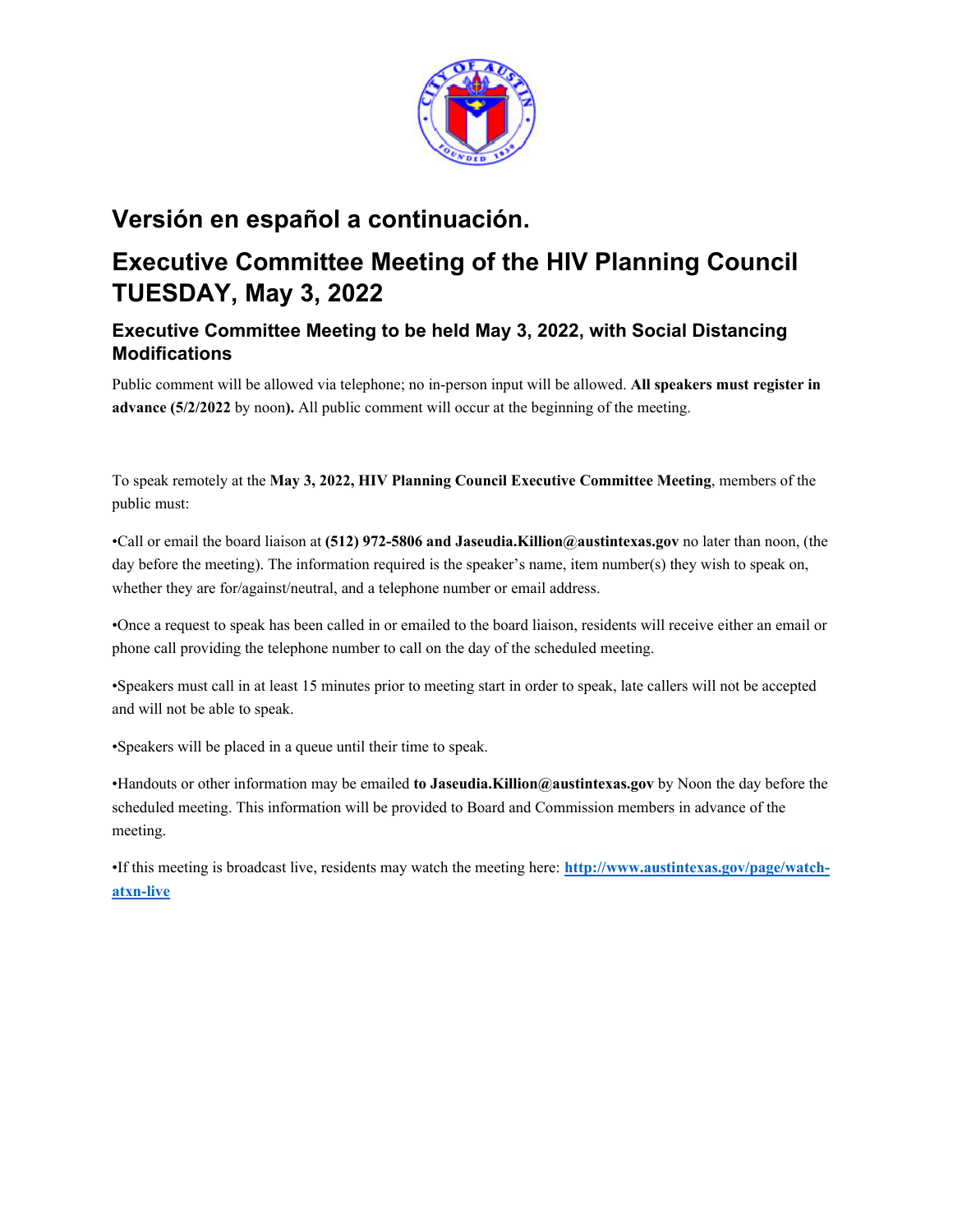

# Reunión del **Executive Committee Meeting of the HIV Planning Council MARTES, 3 de Mayo, 2022**  FECHA de la reunion (**3 de Mayo, 2022**)

La junta se llevará con modificaciones de distanciamiento social

Se permitirán comentarios públicos por teléfono; no se permitirá ninguna entrada en persona. Todos los oradores deben registrarse con anticipación (**5/2/2022** antes del mediodía). Todos los comentarios públicos se producirán al comienzo de la reunión.

Para hablar de forma remota en la reunión, los miembros del público deben:

• Llame o envíe un correo electrónico al enlace de la junta en (**512) 972-5806 and Jaseudia.Killion@austintexas.gov** a más tardar al mediodía (el día antes de la reunión). La información requerida es el nombre del orador, los números de artículo sobre los que desean hablar, si están a favor / en contra / neutrales, y un número de teléfono o dirección de correo electrónico.

• Una vez que se haya llamado o enviado por correo electrónico una solicitud para hablar al enlace de la junta, los residentes recibirán un correo electrónico o una llamada telefónica con el número de teléfono para llamar el día de la reunión programada.

• Los oradores deben llamar al menos 15 minutos antes del inicio de la reunión para poder hablar, no se aceptarán personas que llamen tarde y no podrán hablar.

• Los oradores se colocarán en una fila hasta que llegue el momento de hablar.

• Los folletos u otra información pueden enviarse por correo electrónico a **Jaseudia.Killion@austintexas.** antes del mediodía del día anterior a la reunión programada. Esta información se proporcionará a los miembros de la Junta y la Comisión antes de la reunión.

• Si esta reunión se transmite en vivo, los residentes pueden ver la reunión aquí: http://www.austintexas.gov/page/watch-atxn-live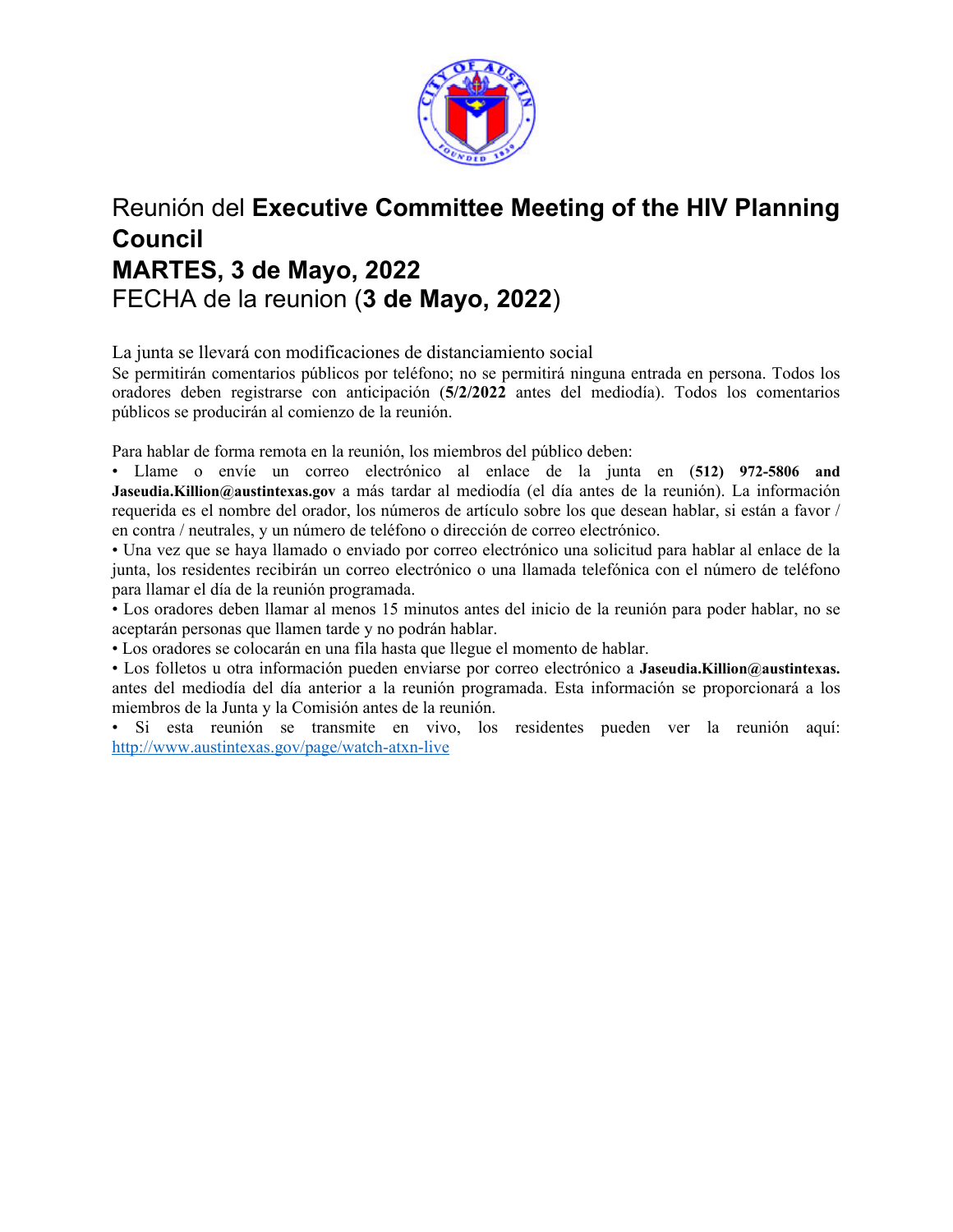

## **HIV PLANNING COUNCIL EXECUTIVE MEETING Tuesday, May 3, 2022, 5:00 P.M. Remote Meeting via Teams Austin, Texas**

## **HIV PLANNING COUNCIL MEMBERS:**

*Chair Tarik Daniels, Secretary Caitlin Simmons, Barry Waller, and Brooks Wood* 

## **AGENDA**

## **CALL TO ORDER**

## **PUBLIC COMMUNICATION**

The first 10 speakers signed up no later than noon on **5/2/2022** will each be allowed a threeminute allotment to address their concerns regarding items not posted on the agenda.

### **1. CERTIFICATION OF QUORUM**

### **2. INTRODUCTION/ANNOUNCEMENTS**

a. Introductions

### **3. CONFLICT OF INTEREST DECLARATIONS**

a. Members will declare conflict of interest with relevant agenda items, service categories, and/or service standards

# **4. APPROVAL OF MINUTES**

a. April  $5<sup>th</sup>$ , 2022

### **5. COMMITTEE UPDATES**

- a. Governance/Membership and Care Strategies
	- i. Membership Reflectiveness
	- ii. STAR Awards
- b. Finance/Allocations and Strategic Planning/Needs Assessment

### **6. ADMINISTRATIVE AGENT REPORT**

### **7. HIV PLANNING COUNCIL STAFF REPORT**

### **ADJOURNMENT**

Indicative of action items  $\lambda$